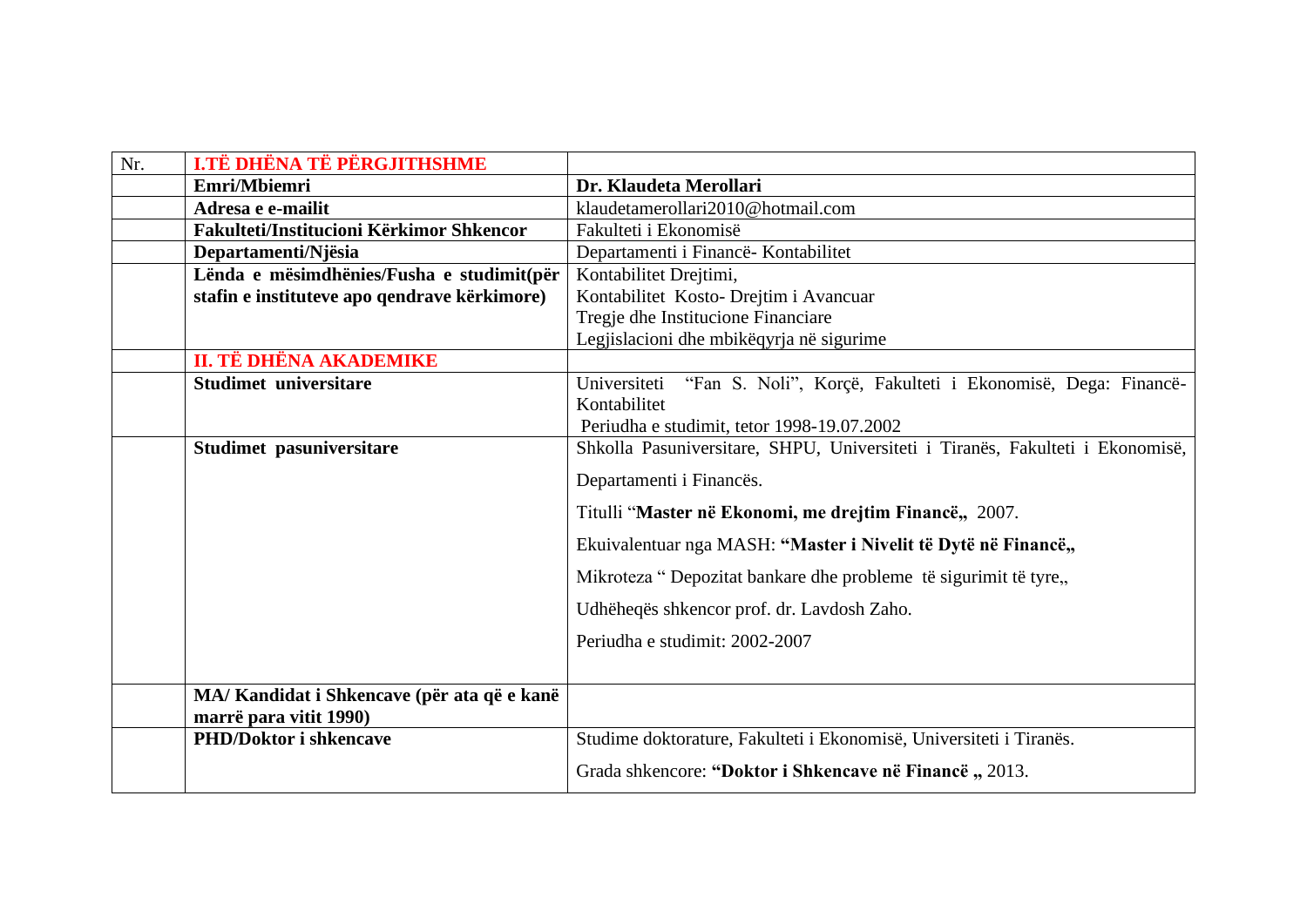|                                                                                                                                                               | Tema e disertacionit: "Teori dhe strategji të financimit të kompanive, probleme<br>të financimit të tyre në Shqipëri "<br>Udhëheqës shkencor: Prof. dr. Beshir Ciceri, vlerësimi: Shumë mirë.                                                                                                                                                                                                                                                                                   |
|---------------------------------------------------------------------------------------------------------------------------------------------------------------|---------------------------------------------------------------------------------------------------------------------------------------------------------------------------------------------------------------------------------------------------------------------------------------------------------------------------------------------------------------------------------------------------------------------------------------------------------------------------------|
|                                                                                                                                                               | Periudha e studimit: 2008-2013.                                                                                                                                                                                                                                                                                                                                                                                                                                                 |
| <b>III.TITUJT AKADEMIKË</b><br>Bashkëpunëtor i Vjetër<br>Shkencor (<br>për<br>studiuesit që kanë punuar para viteve 90)<br><b>Docent</b>                      |                                                                                                                                                                                                                                                                                                                                                                                                                                                                                 |
| As. Profesor<br><b>Profesor</b><br><b>IV. BOTIMET</b> (periudha 2009-2019)<br>1. Monografi shkencore (si autor dhe me<br>bashkautor) brenda dhe jashtë vendit |                                                                                                                                                                                                                                                                                                                                                                                                                                                                                 |
| Artikuj në revista dhe periodike shkencorë<br>brenda vendit(shqip dhe gjuhë të huaj)                                                                          | Merollari "Import-Eksportet<br>shqiptare dhe ndikimi<br>Klaudeta<br>$\bullet$<br>marrëveshjeve të tregëtisë së lirë"<br>Buletini shkencor i Universitetit Fan S. Noli ISSN 2078-7111 Nr.18, 2009.                                                                                                                                                                                                                                                                               |
|                                                                                                                                                               | Anila Mançka, Klaudeta Merollari. "Karakteristikat e Derivateve të<br>Kreditimit dhe Efektet Ekonomike të tyre", Ekonomia dhe tranzicioni,<br>Revistë ekonomike tremujore, Qendra shqiptare për kërkime ekonomike,<br>Tiranë, Viti i XVII, Nr 1 (61), (39-45), Janar-Mars 2010.<br>Klaudeta Merollari, Anila Mançka"Probleme të financimit të kompanive<br>shqiptare"<br>Revista Ekonomike tremujore Ekonomia dhe Tranzicioni, ISSN 2079-<br>407X Nr. 2(62) Prill-Qershor 2010. |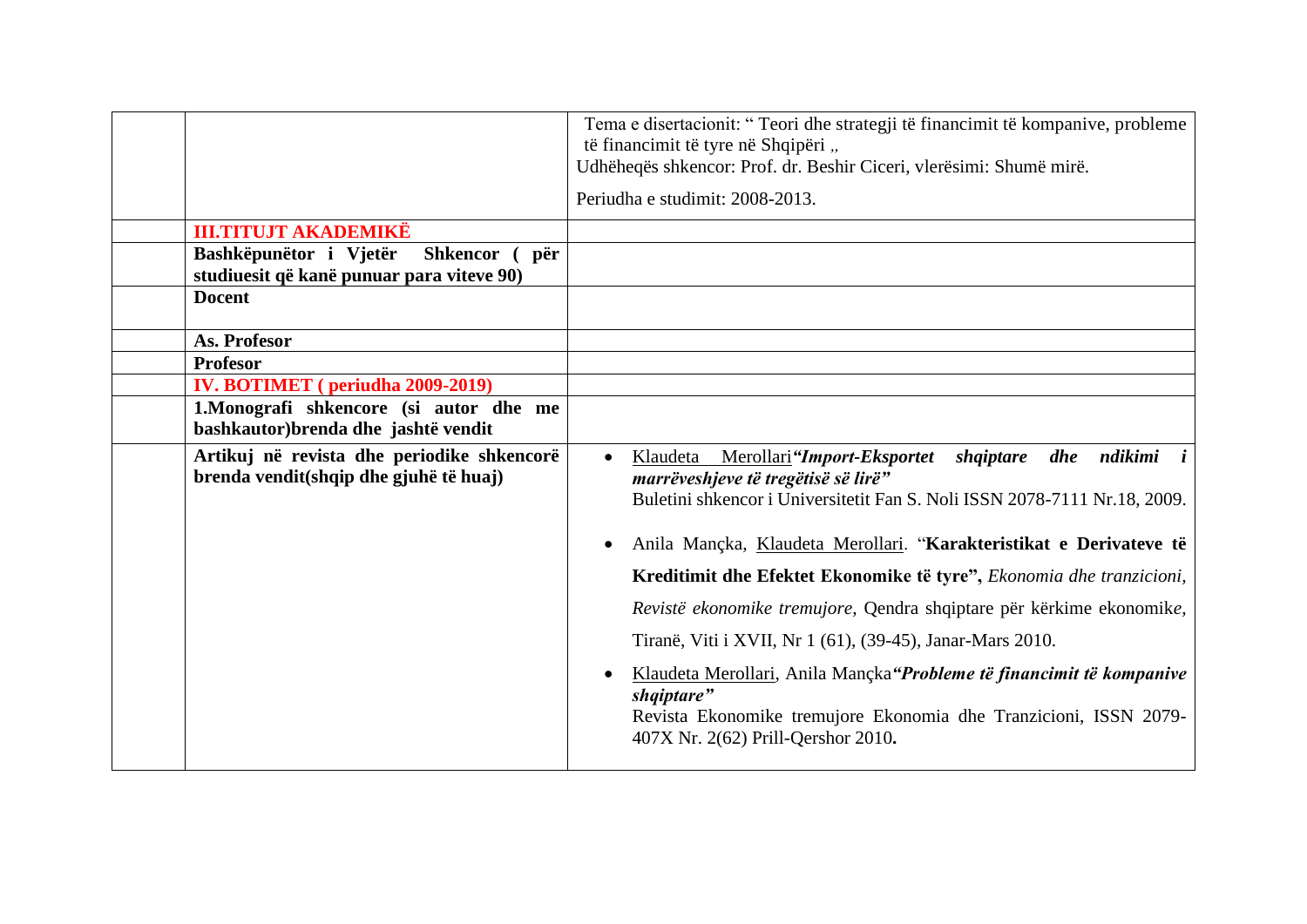|                                                             | Klaudeta Merollari, Anila Mançka. "Sfidat e Zhvillimit të Ndërmarrjeve                                                                                                                                                                                                                                                                                   |
|-------------------------------------------------------------|----------------------------------------------------------------------------------------------------------------------------------------------------------------------------------------------------------------------------------------------------------------------------------------------------------------------------------------------------------|
|                                                             | të Vogla dhe të Mesme (NVM)", Buletini shkencor (Seria e shkencave të                                                                                                                                                                                                                                                                                    |
|                                                             | zbatuara) i Universitetit "Fan S. Noli", Korçë, Viti XVI i botimit, Nr. 22,                                                                                                                                                                                                                                                                              |
|                                                             | (199-205), 2011. ISSN 2078-7111.                                                                                                                                                                                                                                                                                                                         |
|                                                             | Anila Mançka, Sorina Koti, Klaudeta Merollari. "Një Analizë e<br>Ekspozimit të Portofolit Bankar Shqiptar ndaj Tipeve të Ndryshme të<br>Riskut", Revista Shqiptare Social Ekonomike, Revistë Social Ekonomike<br>Tremujore, Qendra shqiptare për kërkime ekonomike, Tiranë, Viti i XVIII,<br>Nr 5 (69), (117-125), Tetor - Dhjetor 2011. ISSN 2222-5846. |
|                                                             | Klaudeta Merollari Revista Shqiptare Social Ekonomike, ISSN:2222-5846,<br>viti XIX Nr. 2(75) Tirane, 2013 "Përdorimi i lizingut si metodë<br>financimi"                                                                                                                                                                                                  |
|                                                             | Klaudeta Merollari, K. Lipi Buletini shkencor, Universiteti Fan S. Noli<br>ISSN: 2078-7111, viti XVIII, Nr. 26 Korçë, 2013 "Tregu i sigurimeve në<br>Shqipëri, problematika dhe e ardhmja e tij"                                                                                                                                                         |
|                                                             | Klaudeta Merollari, Vjetari shkencor i Fakultetit të Edukimit dhe<br>Filologjisë, Nr.5, Universiteti Fan S. Noli, Korçë 2018, "Public Debt And<br>its Management" ISSN: 2078-7111.                                                                                                                                                                       |
|                                                             | Klaudeta Merollari, Studime ekonomike, Fakulteti i Ekonomisë,<br>Universiteti "Fan S. Noli", Vol 1(1), Korçë, 2019. "Pastrimi i parave,<br>efektet në ekonomi" ISSN: 2078-7111.                                                                                                                                                                          |
| Artikuj dhe periodike në revista shkencorë<br>jashtë vendit | K. Lipi, KlaudetaMerollariJournal of International Academic Research for<br>Multidisciplinary Impact Factor 1.625 ISSN 2320-5083 volume 2 Issue<br>9, Indi October 2014 "Mergers and acquisitions of businesses- the                                                                                                                                     |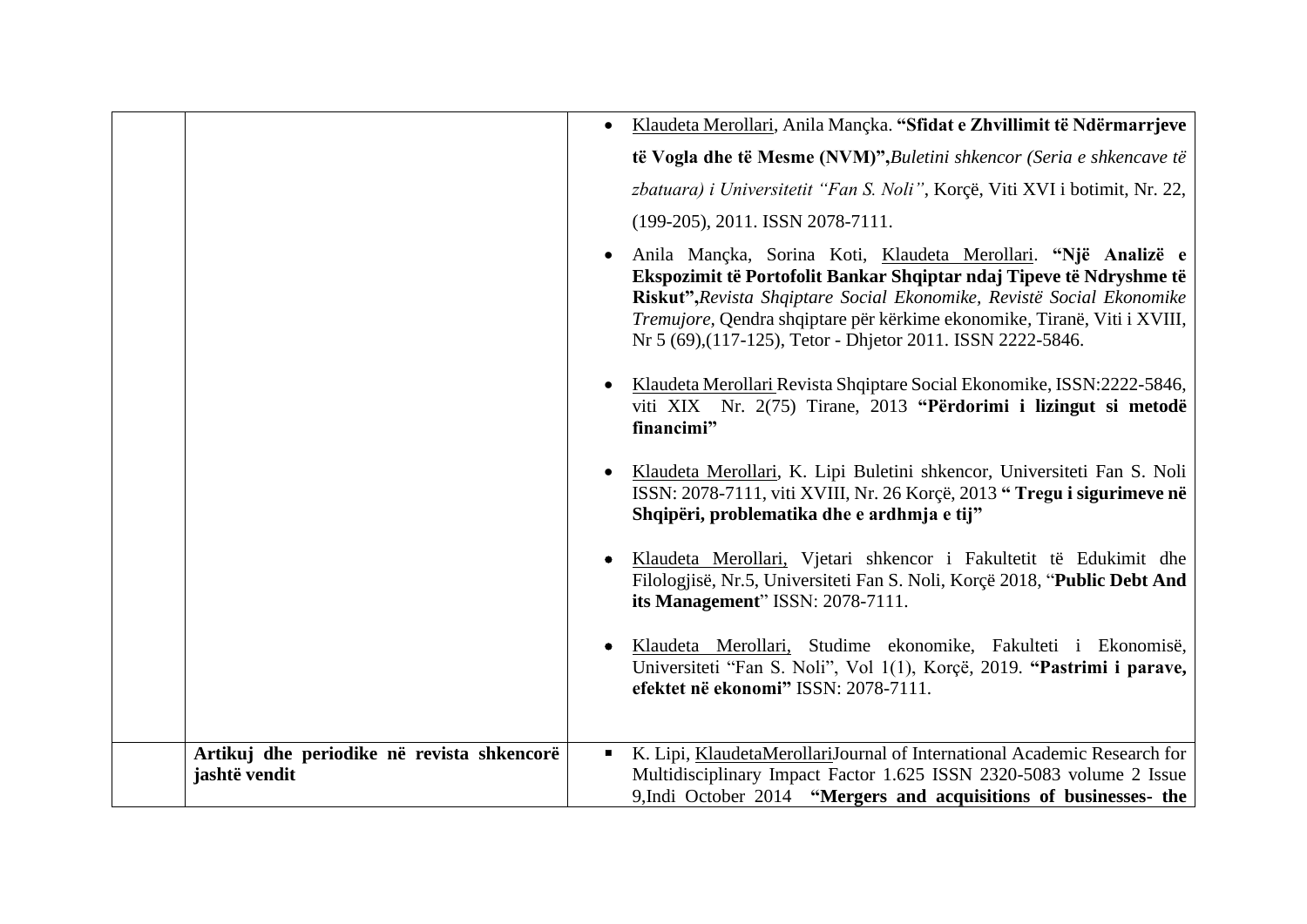| evaluation of the economic situation of SIGAL Insurance Company<br>after the acquisition by UNIQA Group Austria".                                                                                                                                                                     |
|---------------------------------------------------------------------------------------------------------------------------------------------------------------------------------------------------------------------------------------------------------------------------------------|
| Klaudeta Merollari, A. Kambo International Journal of Economics,<br>Commerce & Management, Impact Factor SJIF 3.357, GIF 0.556<br>ISSN:2348-0386 volume III, Issue 2, United Kingdom Feb. 2015 "<br><b>Financial Strategies of Albanian Companies"</b>                                |
| Klaudeta Merollari, A. Mosko Academic Journal of Interdisciplinary<br>Studies Impact Factor 6.44, Global Impact Factor 0.608 ISSN 2281-3993<br>(print) 2281-4612 (on line) Special Edition Vol. 4 No. 1, S.2 April 2015,<br>Rome-Italy "The level of euroization of Albanian economy" |
| Klaudeta Merollari, S. Grazhdani Radix International Journal of research<br>in Economis & Business Management, International Impact Factor 4.05<br>ISSN:2277-1018 (online) volume 4, Issue 5 (May , 2015) "Vat a tax with<br>great impact on state revenues in Albania"               |
| KlaudetaMerollari, S. KotiEuropean journal of economics and Business<br>Studies, GSCIF 0.941, ISSN 2411-9571 (Print) 2411-4073 (on line)<br>volume 2, Nr. 1 May- August 2015 "Foreign direct investment in<br>Albania, structure and dynamics"                                        |
| S. Grazhdani, KlaudetaMerollariEuropean journal of economics and<br>Business Studies, GSCIF 0.941, ISSN 2411-9571 (Print) 2411-4073 (on<br>line) volume 2, Nr. 1 May-August 2015 "The influence of demographic<br>factor on customer service quality perception"                      |
| A. Kambo, Klaudeta Merollari, Myslym Osmani International Journal of<br>Economics, Commerce & Management, Impact Factor SJIF 3.357, GIF<br>0.556 ISSN:2348-0386 volume III, Issue 7, United Kingdom July 2015                                                                         |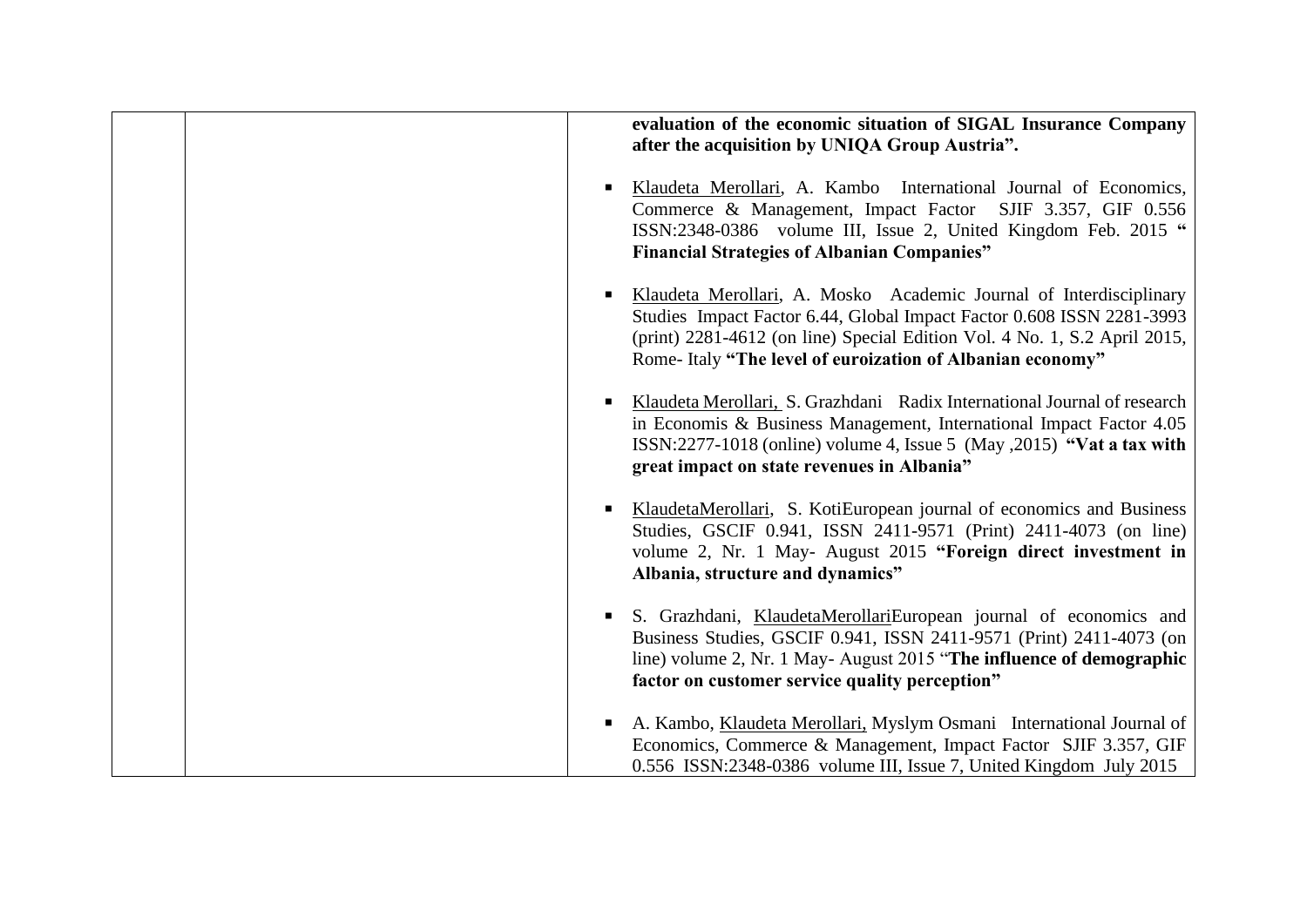|                                                                                                                                                           | " Efficiency Estimates of state financial support for agriculture in the<br>region of Korca, Albania"<br>S. Grazhdani, Arbër Vërçuni, Klaudeta MerollariMediterranean Journal of<br>Social Sciences, ISSN 2039-2117(on line) 2039-9340 (print) vol.6 No.4<br>Rome -Italy July 2015 "Bank Service Quality Dimensions in<br>Developing and Transition Economies: the case of Albania"<br>EUROPEAN Journal of Multidisciplinary Studies, January-April 2016,<br>Vol. 1 Nr.3 ISSN 2414-8385 (on line) ISSN 2414-8377 (print)<br>"Government regulation, technology and development of SME-s. Case<br>of Albania (bashkautore) |
|-----------------------------------------------------------------------------------------------------------------------------------------------------------|---------------------------------------------------------------------------------------------------------------------------------------------------------------------------------------------------------------------------------------------------------------------------------------------------------------------------------------------------------------------------------------------------------------------------------------------------------------------------------------------------------------------------------------------------------------------------------------------------------------------------|
| <b>V.PJESËMARRJENË</b><br><b>AKTIVITETE</b><br><b>(KOMBËTARE</b><br><b>SHKENCORE</b><br>$\boldsymbol{\alpha}$<br><b>NDËRKOMBËTARE</b> )                   |                                                                                                                                                                                                                                                                                                                                                                                                                                                                                                                                                                                                                           |
| Pjesëmarrje me referim në<br>aktivitete<br>shkencore kombëtare (seminare, kongrese,<br>konferenca)                                                        |                                                                                                                                                                                                                                                                                                                                                                                                                                                                                                                                                                                                                           |
| Pjesëmarrje si moderator në aktivitete<br>shkencore kombëtare (seminare, kongrese,<br>konferenca)                                                         |                                                                                                                                                                                                                                                                                                                                                                                                                                                                                                                                                                                                                           |
| Pjesëmarrje<br>në<br>aktivitete<br>shkencore<br>kombëtare (seminare, kongrese, konferenca)<br>si Drejtues shkencor ose anëtar i Bordit<br><b>Drejtues</b> |                                                                                                                                                                                                                                                                                                                                                                                                                                                                                                                                                                                                                           |
| Pjesëmarrje me referim në aktivite shkencore<br>ndërkombëtare<br>(seminare,<br>kongrese,<br>konferenca)                                                   | Klaudeta Merollari, G. Gjançi, A. Zheku "The Impact of the Global"<br>$\bullet$<br>Financial Crisis in Albania's key economic Indicators and its                                                                                                                                                                                                                                                                                                                                                                                                                                                                          |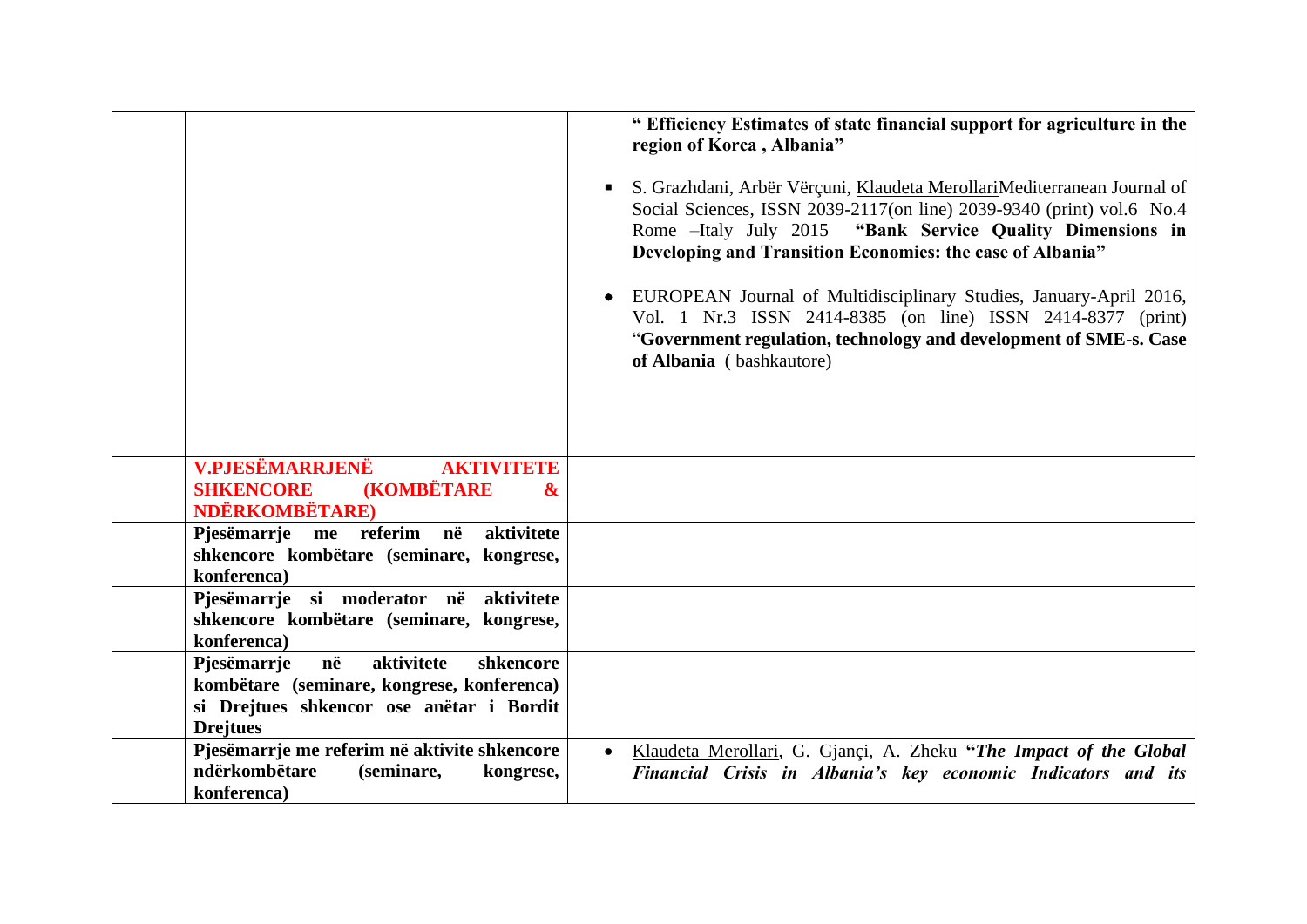|  | consequence on Korça region"International Conference Economic &<br>Social Challanges and                                                                                                                                                                                                                                                                        |
|--|-----------------------------------------------------------------------------------------------------------------------------------------------------------------------------------------------------------------------------------------------------------------------------------------------------------------------------------------------------------------|
|  | Problems 2009 - At the time of Global Crisis and Integration-                                                                                                                                                                                                                                                                                                   |
|  | Tiranë, 11-12 December 2009                                                                                                                                                                                                                                                                                                                                     |
|  | Klaudeta Merollari, "Deposit Insurance System, a guarantee for bank<br>stability" <sup>1st</sup> International Conference-Finance 2009, Financial challenges<br>and Economic Prespectives Vlorë, 12-15 May 2009                                                                                                                                                 |
|  | G.Gjançi, A. Cërrava, A. Pasholli, Klaudeta Merollari, E. Vangjeli<br>"Current Global Financial Crisis and Economic Policy of Western<br><b>Balkans</b> "                                                                                                                                                                                                       |
|  | 2 <sup>nd</sup> International Scientific Conference "Economic Policy and EU Integration"<br>Durrës, 11-12 June 2010                                                                                                                                                                                                                                             |
|  | Eleni Vangjeli, Anila Mançka, Klaudeta Merollari "Monitoring of active<br>labour market programs. The study case in the Korça's region"<br>International Scientific Conference on: "South Eastern part of Albania for the<br>Possibilities & Challenges of Albania and Western Balkan Countries towards the<br>Integration processes" Korçë, 29-30 October 2010 |
|  | Anila Mançka, Klaudeta Merollari, Suela Gerdhe. "Kredia bankare, një                                                                                                                                                                                                                                                                                            |
|  | mundësi zhvillimi për rajonin e Korçës", Proceedings books of                                                                                                                                                                                                                                                                                                   |
|  | International Conference, "First International Conference of Agriculture,                                                                                                                                                                                                                                                                                       |
|  | Food and Enviroment (ICAFE)", Universiteti "Fan S. Noli", Korçë,                                                                                                                                                                                                                                                                                                |
|  | Shqipëri. (47-54), 27-28 May 2011. ISBN 978-9928-14-603-8. ISBN kolon                                                                                                                                                                                                                                                                                           |
|  | 978-9928-14-600-7                                                                                                                                                                                                                                                                                                                                               |
|  | Klaudeta Merollari, S. Zoto The 5-th International Conference in<br>Economics and Administration ICEA-FAA                                                                                                                                                                                                                                                       |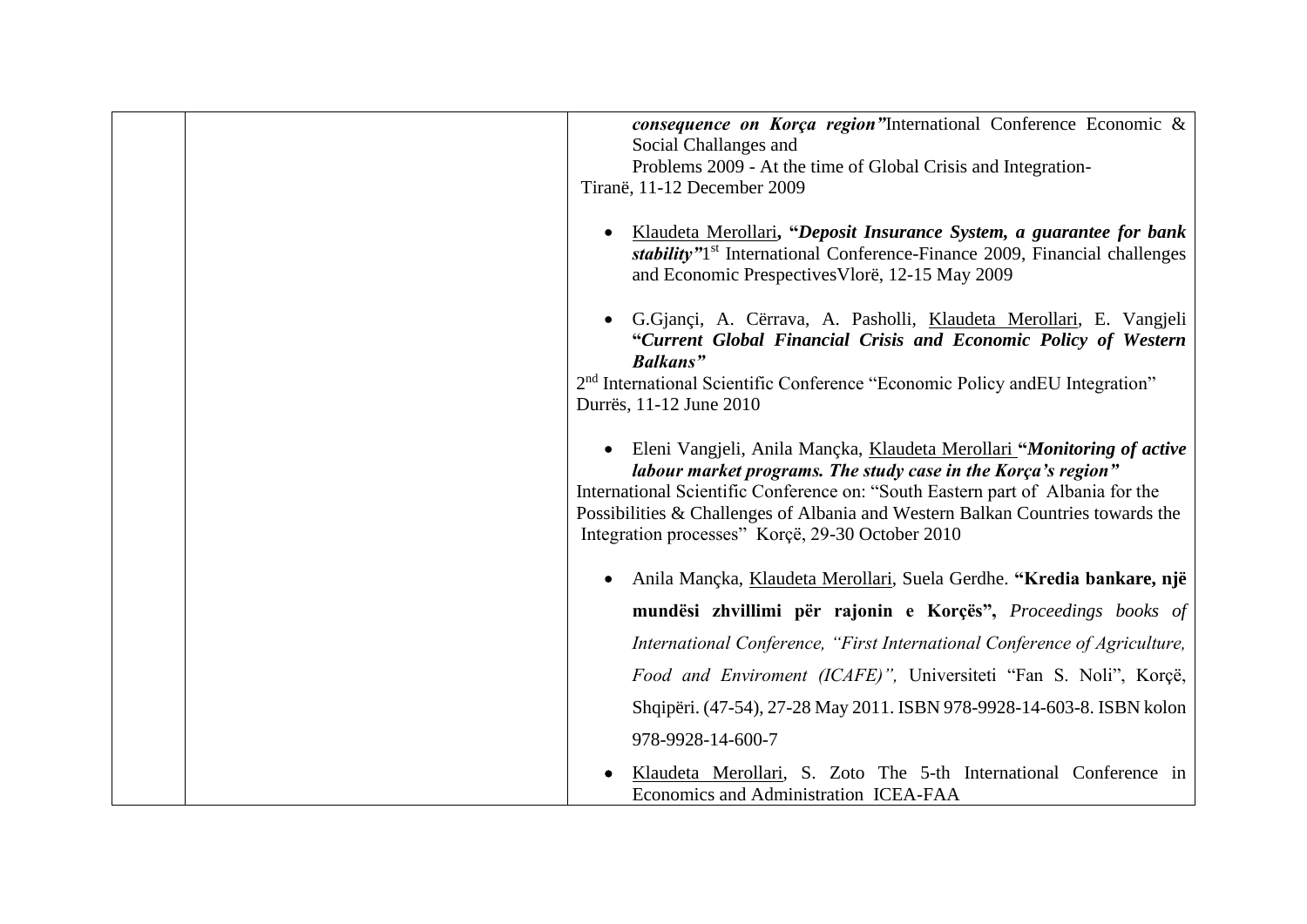| 7-8 June 2013 organized by: The Faculty of Business and Administration,<br>University of Bucharest, Romania "The impact of the global financial<br>crisis in Albania"<br>S. Zoto, Klaudeta MerollariThe 5-th International Conference in<br>Economics and Administration ICEA-FAA 7-8 JUNE 2013 organized<br>by: The Faculty of Business and Administration, University of Bucharest,<br>Romania "Rumanian vs Bulgarian tourist market, a perspective for<br>destinations such as Albania" |
|--------------------------------------------------------------------------------------------------------------------------------------------------------------------------------------------------------------------------------------------------------------------------------------------------------------------------------------------------------------------------------------------------------------------------------------------------------------------------------------------|
| Klaudeta Merollari, A. Mançka The 2-nd International Conference on<br>Regional Challenges for the sustainable Development, 26 October 2013<br>organized by: The Faculty of Economics University Aleksander Xhuvani<br>Elbasan, Albania "Difficulties in finding financial resources of<br>stockholding companies in Korca district"                                                                                                                                                        |
| Klaudeta Merollari10-th International Scientific Conference of Young<br>Scientists "The economy of Bulgaria and European Union- Contemporary<br>Challenges and Solution Approaches" organized by:<br>The Faculty of Finance and Accountancy, UNWE, Sofia, Bulgaria 2014<br>"The need for capital market development in Albania and the causes<br>of failure of the Tirana Stock Exchange"                                                                                                  |
| A. Mosko, Klaudeta Merollari The 4-th International Multidisciplinary<br>Conference on Integrating Science in New Global Challenges, 27-29<br>March 2015 organized by: ICTEA Dubrovnik, Croatia<br>"Analysing cost and profit efficiency of the Albanian Banking<br>Industry"                                                                                                                                                                                                              |
| KlaudetaMerollari, A. Mosko The 5-th International Conference on Social<br>Sciences, 10-11 April 2015 organized by: EUSER, ILIRIA College, ICCV-<br>Romanian Academy and MCSER, Pristina Kosovo<br>"The level of euroization of Albanian economy"                                                                                                                                                                                                                                          |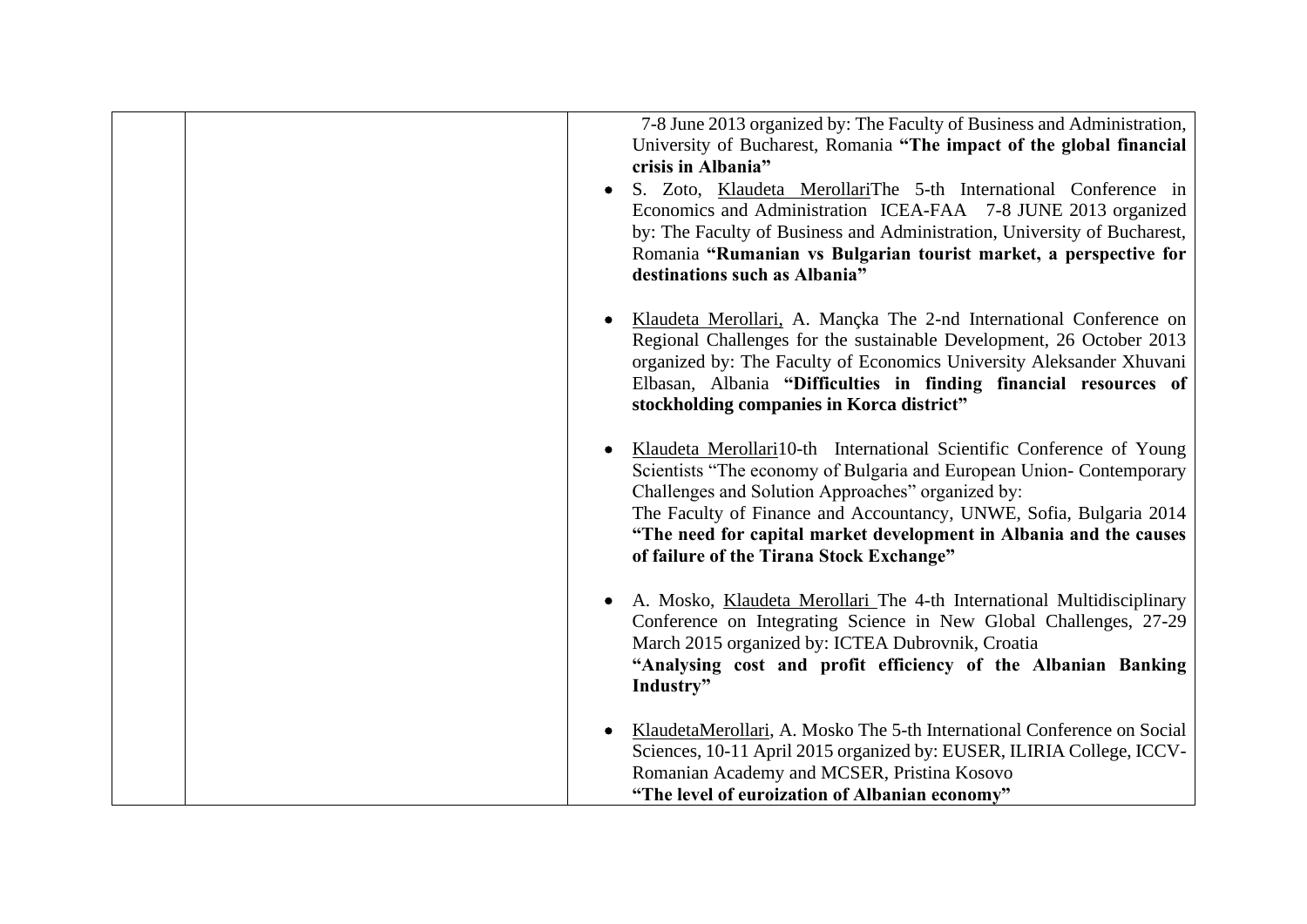|  | Klaudeta Merollari The business & Management Conference, 21-24 June<br>2015 organized by: IISES International Institute of Social and Economics<br>Sciences, Vienna, Austria "Vat a tax with great impact on state revenues<br>in Albania"                                                                              |
|--|-------------------------------------------------------------------------------------------------------------------------------------------------------------------------------------------------------------------------------------------------------------------------------------------------------------------------|
|  | Klaudeta Merollari, S. Koti The 6-th International Conference on Social<br>Sciences, 11-12 September 2015 organized by: Suleyman Sah University<br>in partnership with EUSER and ICCV- Romanian Academy Instambul,<br>Turkey "Foreign direct investment in Albania, structure and<br>dynamics"                          |
|  | S. Grazhdani, Klaudeta Merollari The 6-th International Conference on<br>Social Sciences, 11-12 September 2015 organized by: Suleyman Sah<br>University in partnership with EUSER and ICCV- Romanian Academy<br>Instambul, Turkey "The influence of demographic factor on customer<br>service quality perception"       |
|  | S. Koti, Klaudeta Merollari 9-th International Conference on Social<br>Sciences, 8-9 April 2016, Dubrovnik "Government regulation,<br>technology and development of SME-s. Case of Albania                                                                                                                              |
|  | Klaudeta Merollari, K.Lipi 5 <sup>-th</sup> International Conference on Lifelong<br>Education and Leadership for all. 9-11 July 2019, Baku, Azerbaijan<br>"Private Pension Funds in Albania, their development and challenges"<br>ISBN: 978-605-66495-7-8                                                               |
|  | K. Lipi, Klaudeta Merollari The 7 <sup>th</sup> International Conference "Science and<br>Society-Methods and Problems of Practical Application" 15 August 2019,<br>Ottawa, Canada "Economic assistance in Albania. Administration and<br>problems of the new scheme of economic assistance" ISBN 978-1-<br>77192-493-1. |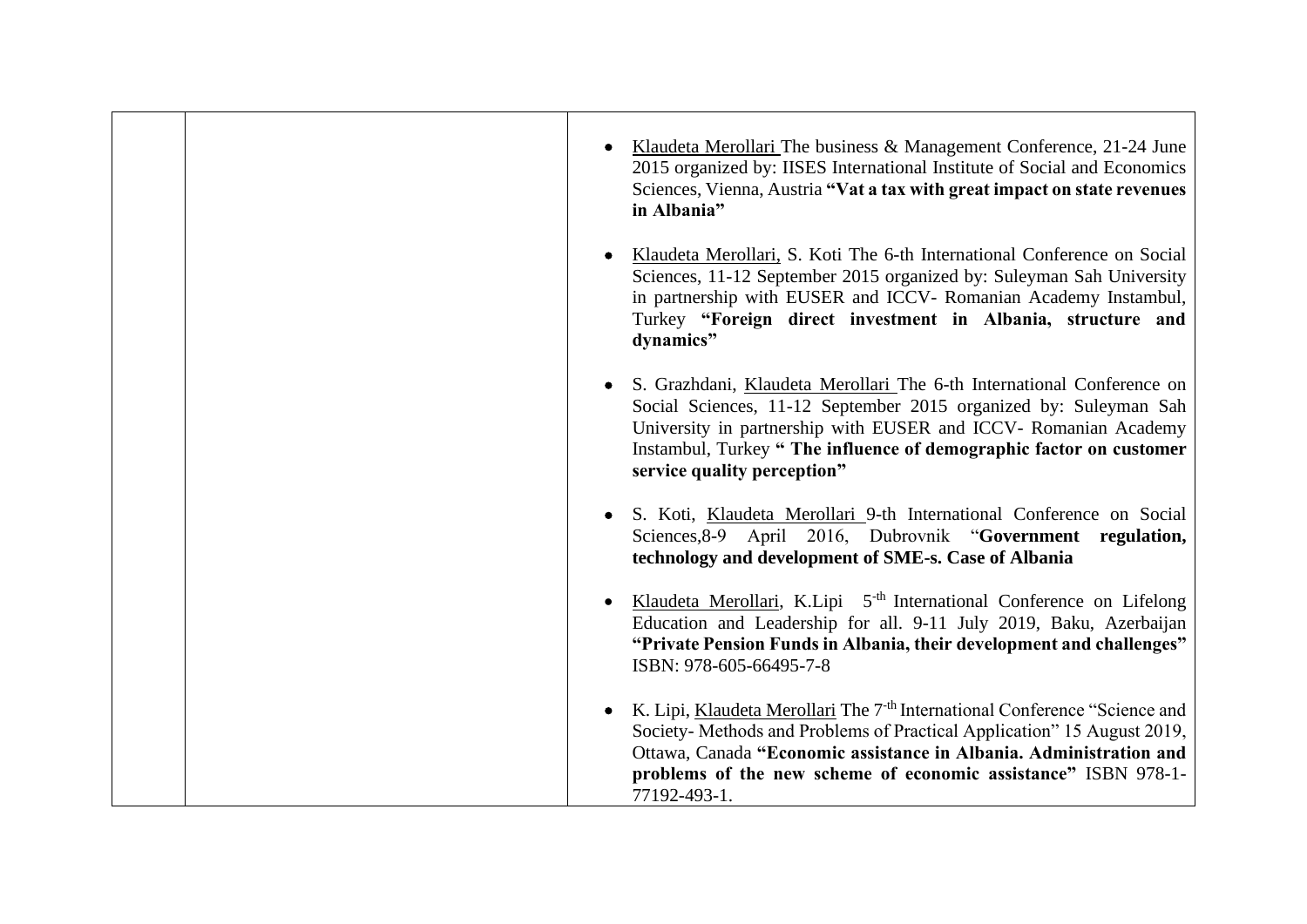|                                                                                                                                                              | International Conference<br>Klaudeta Merollari,<br>in:<br>Interregional<br>Developments in Geographical, Historical, Social, Economical And<br><b>Cultural Focus</b><br>3 November 2017 organized by: University Fan S. Noli, Korçë "Public<br>Debt And its Management" ISSN:2078-7111                                                    |
|--------------------------------------------------------------------------------------------------------------------------------------------------------------|-------------------------------------------------------------------------------------------------------------------------------------------------------------------------------------------------------------------------------------------------------------------------------------------------------------------------------------------|
| Pjesëmarrje si moderator në aktivitete<br>ndërkombëtare<br>shkencore<br>(seminare,<br>kongrese, konferenca)                                                  |                                                                                                                                                                                                                                                                                                                                           |
| Pjesëmarrje<br>në<br>aktivitete<br>shkencore<br>ndërkombëtare<br>(seminare,<br>kongrese,<br>konferenca) si Drejtues shkencor ose anetar i<br>bordit drejtues |                                                                                                                                                                                                                                                                                                                                           |
| <b>VI.PJESËMARRJA</b><br>NË<br><b>PROJEKTE</b><br><b>KËRKIMORE-SHKENCORE</b><br>(KOMBËTARE E NDËRKOMBËTARE)                                                  |                                                                                                                                                                                                                                                                                                                                           |
| Pjesëmarrja në Projekte Kombëtare                                                                                                                            | > Titulli i projektit "Ngritja e laboratorit të informatikës pranë Fakultetit të<br>Ekonomisë në Universitetin "Fan S. Noli" me drejtues projekti Klaudeta<br>Merollari. Në kuadër të projektit "Cilësi dhe Barazim në Arsim", MASH,<br>për vitin 2010.<br>Titulli i projektit "Ngritja e laboratorit të informatikës pranë Fakultetit të |
|                                                                                                                                                              | Ekonomisë në Universitetin "Fan S. Noli" me drejtues projekti Klaudeta<br>Merollari. UNILAB-2011.                                                                                                                                                                                                                                         |